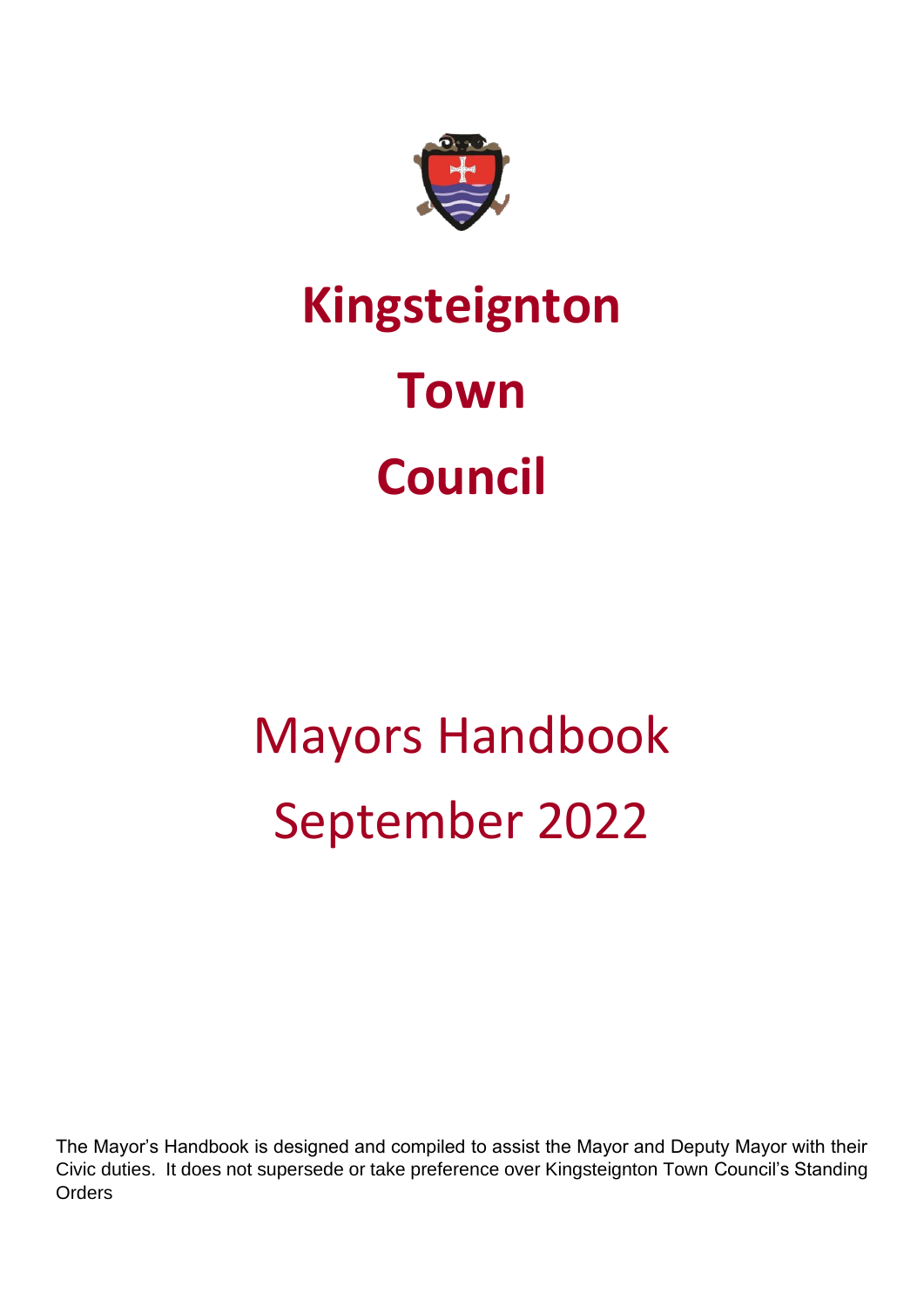## **Introduction**

This handbook has been produced to assist the Mayor and Deputy Mayor to understand their roles and responsibilities and give beneficial information with which to undertake the civic role.

The handbook is intended to be used as a guide and its contents are not exhaustive but assistance is always available from Officers of the Council.

Section 245 of the Local Government Act gave Parish Councils the power by resolution to give themselves the title of Town Council. The Chair of a Town Council is entitled to the title of Town Mayor. Kingsteignton Town Council made such a resolution and from 1 January, 2009 Kingsteignton has been a Town and the Chair has been Mayor.

Sections 15 & 34 of LGA 1972 require local Councils to appoint a Mayor as the first business to be transacted at the Annual Council meeting. At the meeting at which the Mayor is elected (or before as is permitted in accordance with the Town Council's Standing Orders in non-election years) he/she must sign a Declaration of Acceptance of Office and be guided by the Code of Conduct in the performance of his/her duties. The Mayor's main role is to run Council meetings. He/she is responsible for ensuring that effective and lawful decisions are taken at meetings of the Council and, assisted by the Clerk, guides activities by managing the meetings of the Council, ensuring that all Councillors have the opportunity to speak and that they keep to the point. At the Full Council meeting the Mayor has a casting vote if there is a tied vote.

The Mayor has no more power than any other Councillor except that of a casting vote and has no power to make decisions without the resolution of the Council. The Mayor is the public face of the Council and may be invited to official functions, where he/she must represent the views of the Council and not personal views. Section 15(5) of LGA 1972 enables a Mayor to be paid an allowance to meet the expenses of his/her office – see Mayor's Allowance

The Mayor is the Chair of the Council and can help in the promotion of the Council's objectives in the local community. In turn the people of the Town will have the highest regard for their Mayor and they will expect the Mayor to carry out a full range of duties on their behalf and throughout the Town.

# **Election of Mayor**

The Mayor and Deputy Mayor must be members of the Council.

The election of Mayor is decided at the April Full Council meeting in non-election years and takes up office as the first item of business at the Annual General Meeting in May, in accordance with the Town Council Standing Orders. The election of Mayor is decided by a majority of members present and voting on the matter at the meeting (LGA 1972 s15)

In election years the election of Mayor is the first item of business at the Annual General Meeting held in May.

Unless he/she has resigned or been disqualified, the outgoing Mayor continues in the post until his/her successor has been chosen and made a valid declaration of office.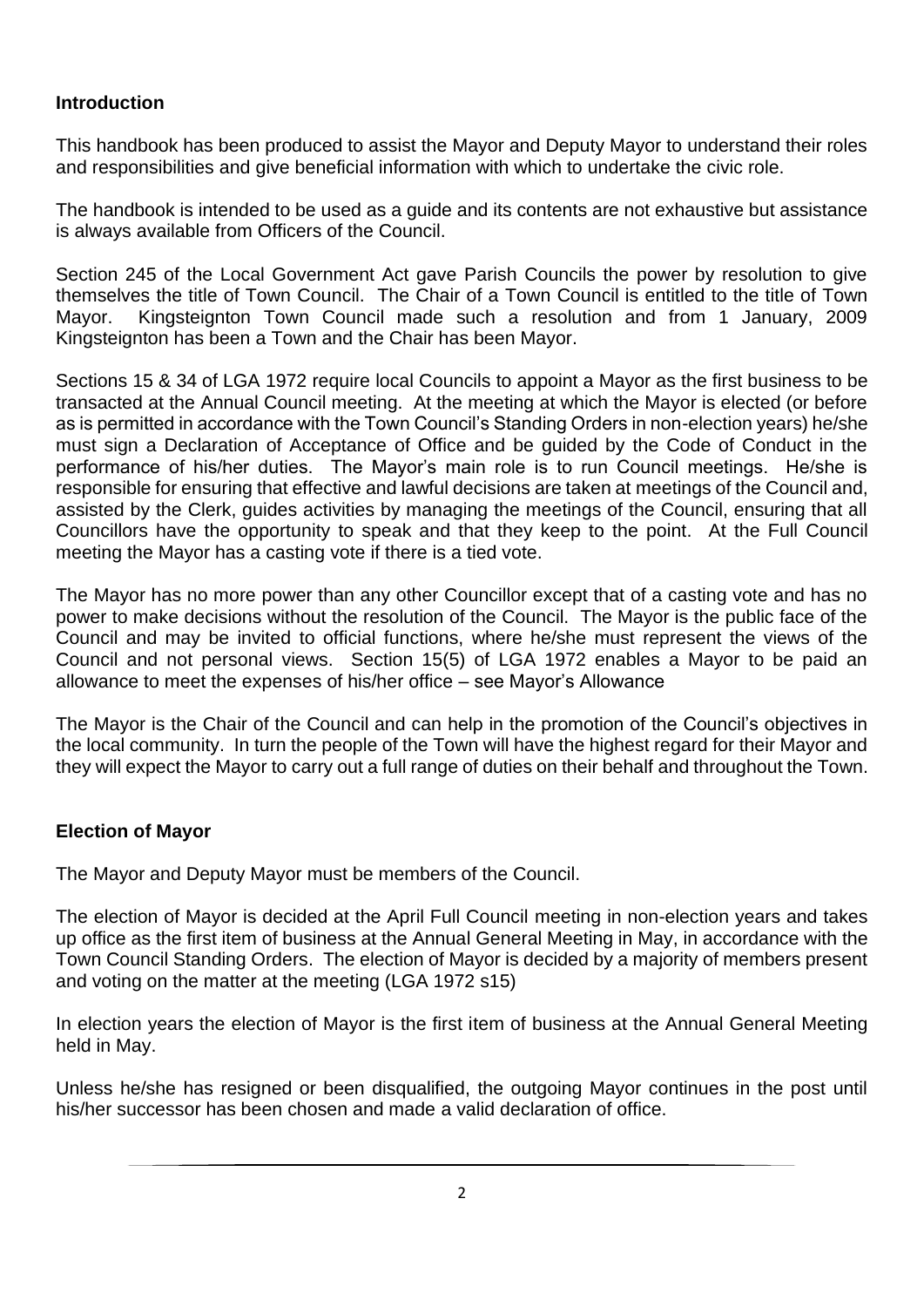# **Mayor and Deputy Mayor's Role**

The Mayor and Deputy Mayor will be elected by the Council annually. The person presiding at the Annual Council meeting must give a casting vote in the event of any equality of votes for the election of the new Mayor.

The role of the Mayor is to undertake Kingsteignton Town Council's civic and ceremonial duties in a dignified manner so as to uphold and enhance the status of the town and stimulate civic pride.

Responsibilities include:

- Attend civic and ceremonial functions and local community activities as the Council and he/she deems appropriate
- Represent the Council at ceremonial events
- Promote Kingsteignton as a place to live
- Host the Mayor's Civic Carol Service held in December
- Act as Chairman at Full Council meetings in accordance with Standing Orders.

The Mayor may call an extraordinary meeting of the Council subject to provisions in the Council's Standing Orders. If the Mayor fails or refuses to call an extraordinary meeting within 7 days after a request signed by 5 members of the Council, 5 members may call an emergency meeting.

The Mayor's Civic Carol Service shall be held in December at a venue chosen by the Mayor and with delegates being invited by the Mayor. Appropriate food and drink shall be provided and at an appropriate time the Mayor shall make a short speech to those present.

#### **Regalia**

The Chain of Office should only be worn when the Mayor is undertaking official duties in his/her capacity as Mayor.

The Chain of Office may be worn for events within the Town where the Mayor considers that those present would consider it appropriate to mark the occasion.

When attending an event hosted by another Council the Chain must be worn, if approved by the host.

The Mayor is responsible for the Chain during his/her term of Office. It is insured by the Town Council but the Mayor must ensure that it is kept safely so that it does not get damaged.

The Deputy Mayor may wear the Deputy Mayor ribbon when deputising for the Mayor at civic events and the same responsibilities must be adhered to the ribbon

#### **Political Activities**

The Mayor's role is apolitical; political points should not be made.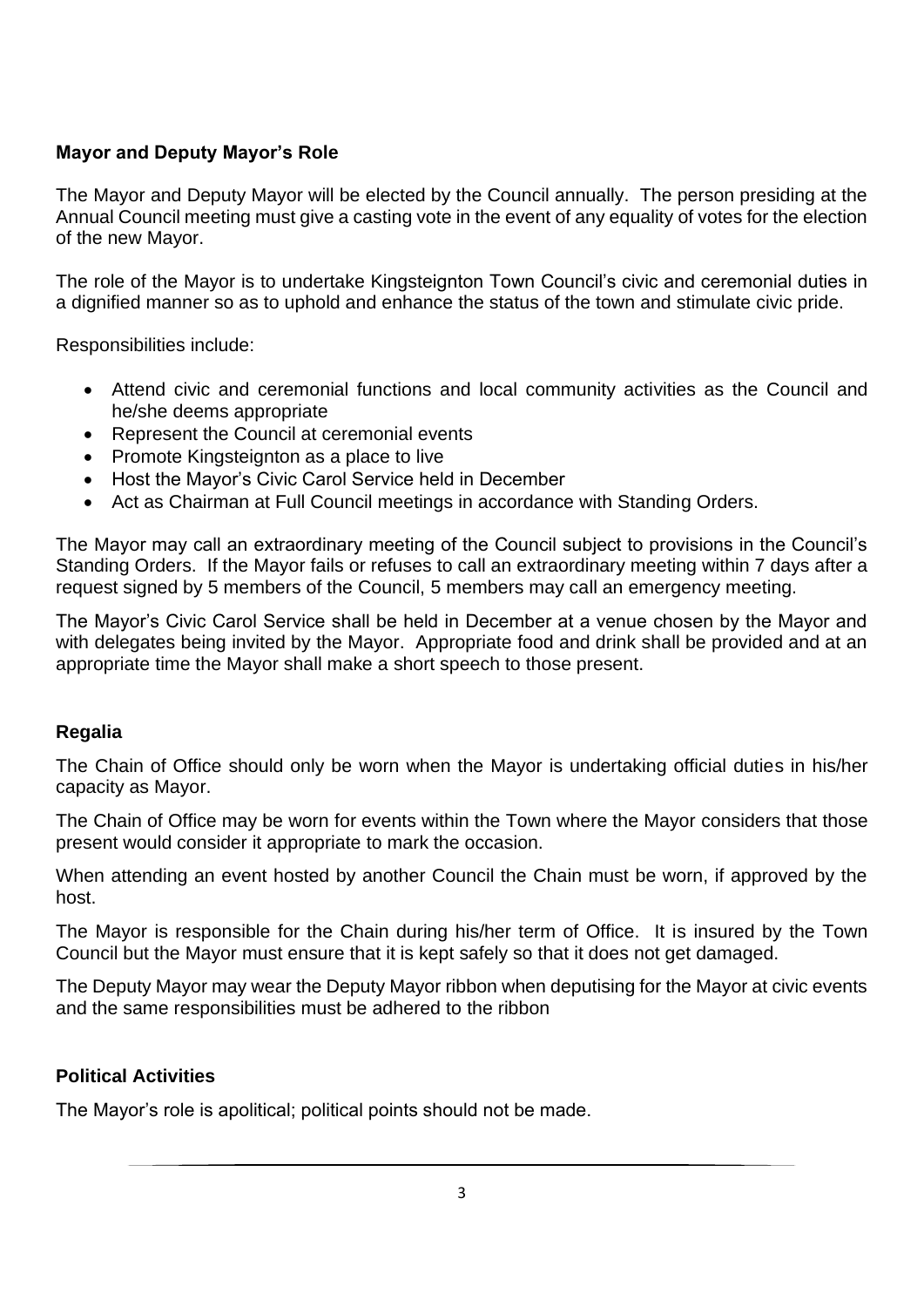## **Promotion of the Council**

The Mayor has a key role in acting as ambassador, promoting the Town to the wider community. This may take a number of forms, including attending events arranged by other organisations as the Council's official representative; hosting events that recognise achievement and/or service by members of the community or to help in achieving a closer relationship or understanding with organisations in the Town. The office of Mayor is a valuable avenue through which to improve ties with the local community.

#### **Conduct**

The Mayor, when performing official duties, is the visible presence of the Council. It is important that while being seen as warm and friendly, the office of Mayor is upheld with dignity, avoiding demeaning the role or acting in a way that could be criticised.

#### **Mayor's Allowance**

The Mayor's allowance is paid through pay roll. The Town Council recognises the need for an allowance to be paid to the Mayor in connection with his duties. Although there is no legislation to stipulate how the allowance is spent the list below gives examples of expenditure deemed acceptable:

- Mileage to and from events
- Tickets for events
- Raffle tickets
- Reasonable clothing allowance for civic events

#### **Gifts**

When the Mayor attends an event to which he/she has been invited he/she may be presented with a token of appreciation, often in the form of a bouquet of flowers. It is important to remember, that under the Code of Conduct, any such gifts that have a value of more than £25 must be reported to the Monitoring Officer.

There may be occasions when the Mayor will need to present a civic gift. Any such gifts will be paid for out of the Mayor's allowance.

#### **Mayor's Charities**

It has become customary, but not essential, that the Mayor supports a charity during his/her term of office. It is expected that the beneficiaries are Kingsteignton based or for the benefit of Kingsteignton residents.

During the Mayor's term he/she may host fundraising events and the Clerk will provide assistance, but consideration must be given to the amount of staff time that this may involve.